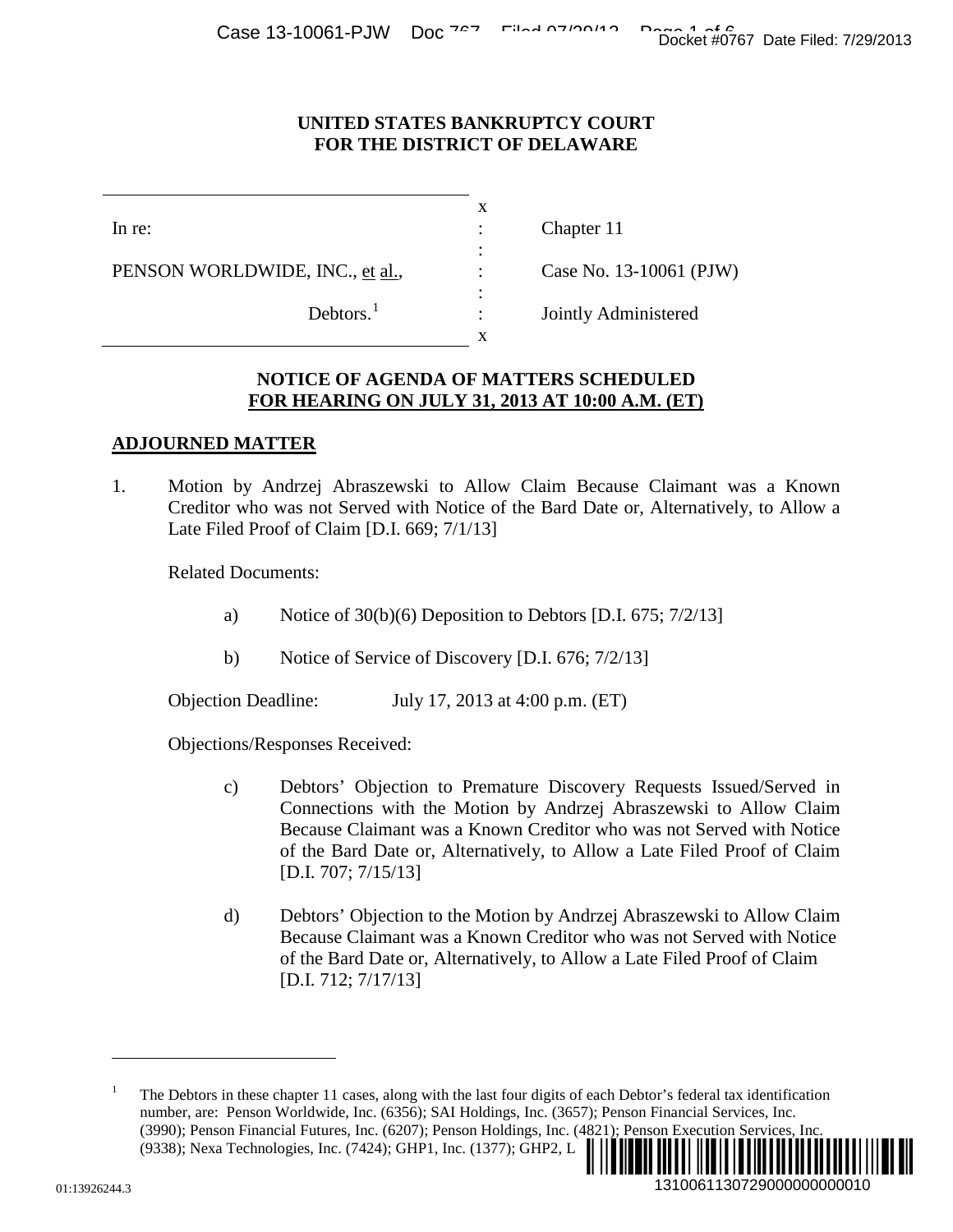Status: By agreement of the parties, this matter is adjourned to the next omnibus hearing on August 6, 2013 at 9:30 a.m. (ET).

## **MATTERS WITH CERTIFICATIONS FILED**

2. Motion of Richard O'Connell, as Chapter 7 Trustee of the Estate of Arbco Capital Management, LLC, for Relief from the Automatic Stay [D.I. 695; 7/11/13]

Related Documents:

- a) Order Shortening Notice Period [D.I. 698; 7/11/13]
- b) Notice of Hearing on Motion of Richard O'Connell, as Chapter 7 Trustee of the Estate of Arbco Capital Management, LLC, for Relief from the Automatic Stay [D.I. 699; 7/11/13]
- c) Certification of Counsel [D.I. 758; 7/29/13]

Objection Deadline: July 25, 2013 at 10:00 a.m. (ET)

Objections/Responses Received:

- d) Informal Response by the Debtors.
- Status: An agreed upon form of order has been submitted under certification of counsel. No hearing is necessary.
- 3. Debtors' Motion to Estimate Certain Claims Solely for Purposes of Voting to Accept or Reject the Fourth Amended Joint Liquidation Plan of Penson Worldwide, Inc., and Its Affiliated Debtors [D.I. 704; 7/12/13]

Related Documents:

a) Certificate of No Objection [D.I. TBD; 7/29/13]

Objection Deadline: July 24, 2013 at 4:00 p.m. (ET)

Objections/Responses Received:

- b) Objection of NDV Investment Company, JM Property SP Z.O.O. SP K, Jerzy Mendelka and Adamba Imports International, Inc. to Debtors' Motion to Estimate Certain Claims Solely for Purposes of Voting to Accept or Reject the Fourth Amended Joint Liquidation Plan of Penson Worldwide, Inc., and Its Affiliated Debtors [D.I. 746; 7/24/13]
- c) Notice of Withdrawal [D.I. 753; 7/25/13]

Status: A certificate of no objection has been filed. No hearing is necessary.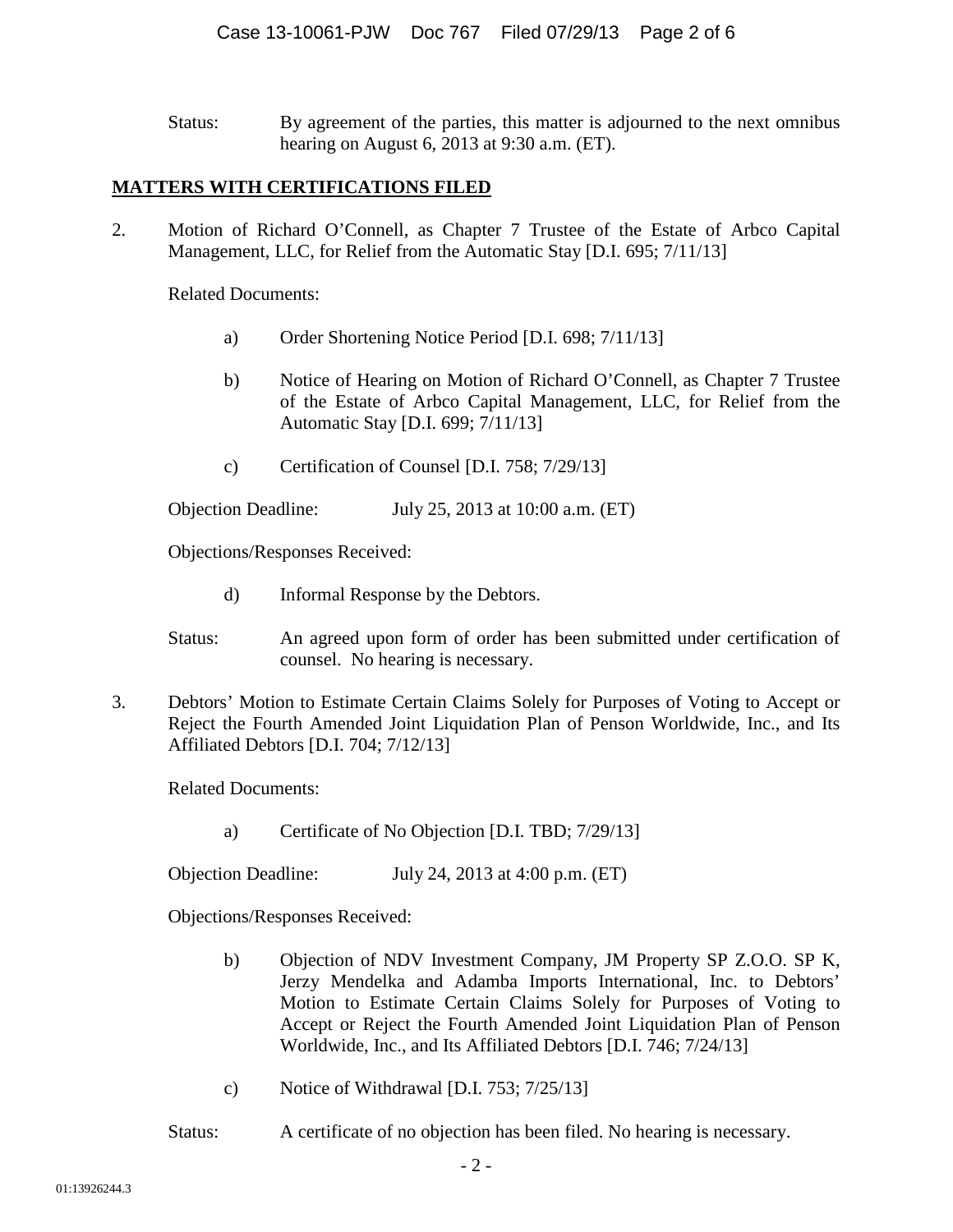# **CONTESTED MATTERS GOING FORWARD**

4. Confirmation of Fourth Amended Joint Liquidation Plan of Penson Worldwide, Inc., and Its Affiliated Debtors [D.I. 592; 6/6/13]

## Related Documents:

- a) Order: (A) Approving Disclosure Statement; (B) Fixing Voting Record Date; (C) Approving Solicitation Materials and Procedures for Distribution Thereof; (D) Approving Forms of Ballots and Establishing Procedures for Voting on Plan; (E) Scheduling Hearing and Establishing Notice and Objection Procedures in Respect of Confirmation of the Plan; and (F) Granting Related Relief [D.I. 599; 6/7/13]
- b) Letter by the Official Committee of Unsecured Creditors in Support of the Fourth Amended Joint Liquidation Plan of Penson Worldwide, Inc., and Its Affiliated Debtors [D.I. 600; 6/7/13]
- c) Notice of (I) Approval of Disclosure Statement, (II) Deadline for Voting on Plan, (III) Hearing to Consider Confirmation of Plan, and (IV) Deadline for Filing Objections to Confirmation of Plan [D.I. 606; 6/10/13]
- d) Affidavit of Service by Kurtzman Carson Consultants LLC with Respect to Solicitation Packages [D.I. 661; 6/26/13]
- e) Affidavit of Publication of Alice Weber in the New York Times Regarding Notice of (I) Approval of Disclosure Statement, (II) Deadline for Voting on Plan, (III) Hearing to Consider Confirmation of Plan, and (IV) Deadline for Filing Objections to Confirmation of Plan [D.I. 662; 6/26/13]
- f) Notice of Filing of Supplement to Fourth Amended Joint Liquidation Plan of Penson Worldwide, Inc., and Its Affiliated Debtors [D.I. 708; 7/15/13]
- g) Fourth Amended Joint Liquidation Plan of Penson Worldwide, Inc., and Its Affiliated Debtors [D.I. 759; 7/29/13]
- h) Notice of Filing of First Amended Supplement to Fourth Amended Joint Liquidation Plan of Penson Worldwide, Inc., and Its Affiliated Debtors [D.I. 760; 7/29/13]
- i) Notice of Filing of Blacklined Pages of Fourth Amended Joint Liquidation Plan of Penson Worldwide, Inc., and Its Affiliated Debtors [D.I. 761; 7/29/13]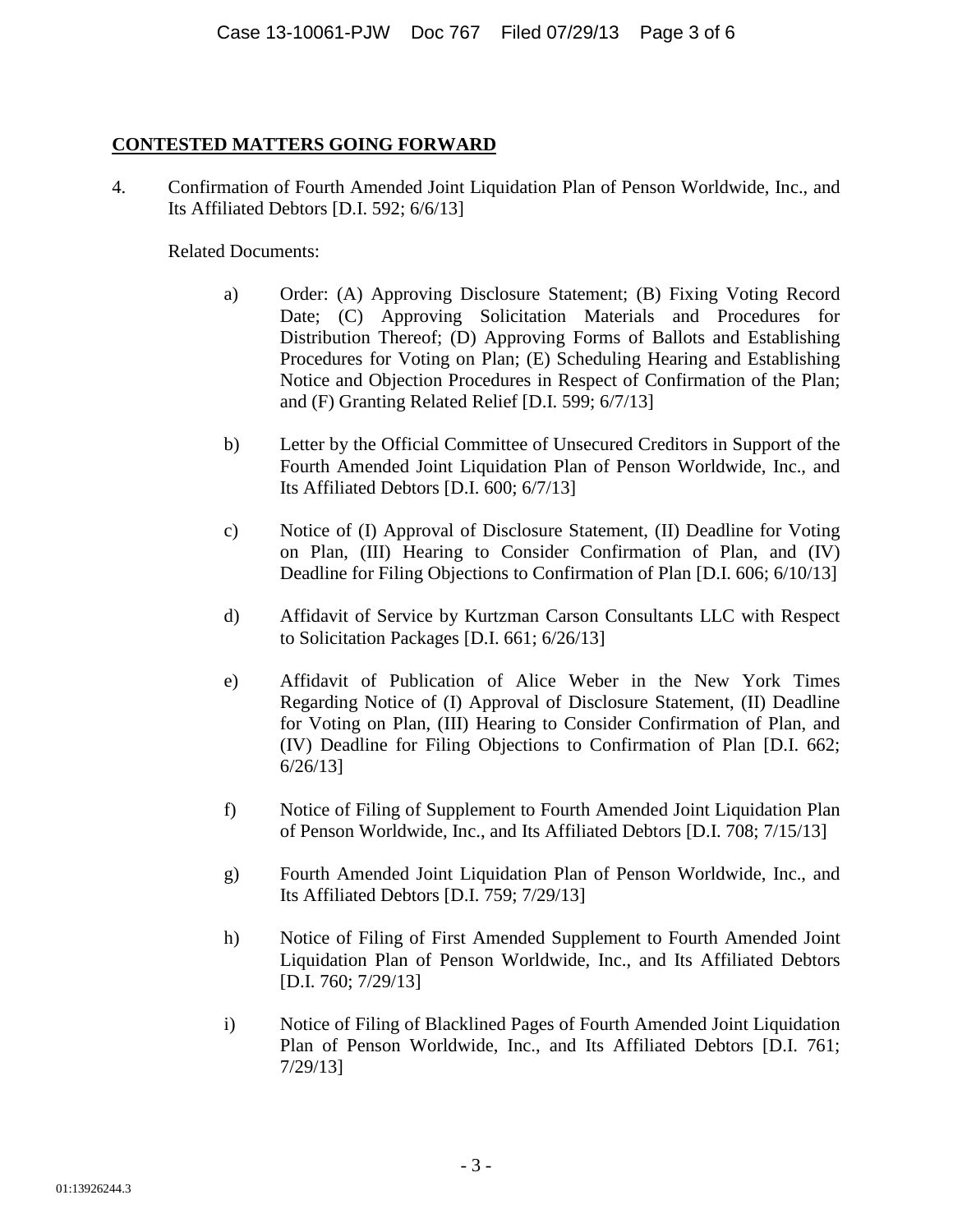- j) Declaration of Bryce B. Engel Pursuant to 28 U.S.C. § 1746 in Support of Confirmation of Fourth Amended Joint Liquidation Plan of Penson Worldwide, Inc., and Its Affiliated Debtors [D.I. 762; 7/29/13]
- k) Notice of Filing of Proposed Findings of Fact, Conclusions of Law, and Order Confirming Fourth Amended Joint Liquidation Plan of Penson Worldwide, Inc., and Its Affiliated Debtors [D.I. 763; 7/29/13]
- l) Notice of Filing of Blacklined Pages of First Amended Supplement to Fourth Amended Joint Liquidation Plan of Penson Worldwide, Inc., and Its Affiliated Debtors [D.I. 764; 7/29/13]
- m) Certification of Michael J. Hill with Respect to the Tabulation of Votes on the Fourth Amended Joint Liquidation Plan of Penson Worldwide, Inc., and Its Affiliated Debtors [D.I. 765; 7/29/13]
- n) Debtors' Memorandum of Law in Support of Confirmation of Fourth Amended Joint Liquidation Plan of Penson Worldwide, Inc., and Its Affiliated Debtors, and in Response to Objections Thereto [D.I. 766; 7/29/13]

Objection Deadline: July 24, 2013 at 5:00 p.m. (ET)

Objections/Responses Received:

- o) Objection by the Internal Revenue Service to the Fourth Amended Joint Plan of Liquidation of Penson Worldwide, Inc., and Its Affiliated Debtors [D.I. 726; 7/23/13]
- p) George E. Morris Revocable Trust's Objection to Confirmation of the Fourth Amended Joint Plan of Liquidation of Penson Worldwide, Inc., and Its Affiliated Debtors [D.I. 730; 7/23/13]
- q) Grace Financial Group LLC's Objection to Confirmation of the Fourth Amended Joint Plan of Liquidation of Penson Worldwide, Inc., and Its Affiliated Debtors [D.I. 731; 7/23/13]
- r) Limited Objection by Andrzej Abraszewski to Fourth Amended Joint Plan of Penson Worldwide, Inc. and Its Affiliated Debtors and Joinder to Certain Other Objections [D.I. 737; 7/24/13]
- s) Missouri Department of Revenue Objection to Fourth Amended Joint Plan of Liquidation [D.I. 739; 7/24/13]
- t) Joinder of NDV Investment Company, JM Property SP Z.O.O. SP K, Jerzy Mendelka and Adamba Imports International, Inc. to the Limited Objection by Andrzej Abraszewski to Fourth Amended Joint Plan of Penson Worldwide, Inc. and Its Affiliated Debtors [D.I. 740; 7/24/13]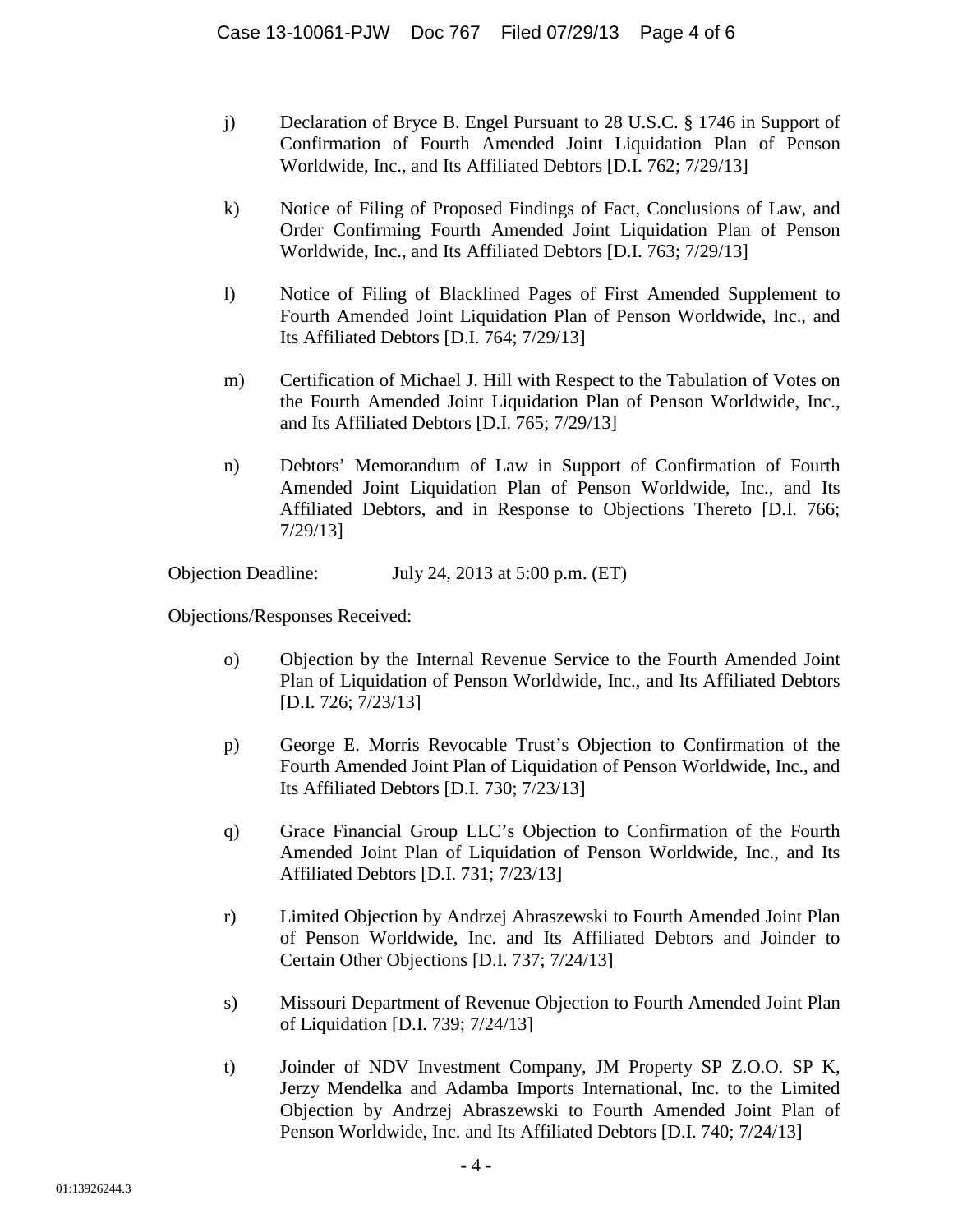- u) Notice of Assertion and Reservation of Rights with Respect to the Proposed Confirmation of the Fourth Amended Joint Liquidation Plan of Penson Worldwide, Inc. and Its Affiliated Debtors [D.I. 745; 7/24/13]
- v) Texas Comptroller of Public Accounts' Objection to the Fourth Amended Joint Liquidation Plan of Penson Worldwide, Inc. and Its Affiliated Debtors [D.I. 749; 7/24/13]
- Status: Items (p), (q), (s) and (v) are resolved, and the Debtors have reached a resolution in principle regarding item (o). The Debtors are working with the objecting parties to resolve items (r) and (t). This matter will be going forward.
- 5. Debtors' Motion for Entry of Order Authorizing Implementation of Alternative Dispute Resolution Procedures, Including Mandatory Mediation [D.I. 690; 7/10/13]

Related Documents: None. Objection Deadline: July 24, 2013 at 4:00 p.m. (ET)

Objections/Responses Received:

- a) George E. Morris Revocable Trust's Objection to Debtors' Motion for Entry of Order Authorizing Implementation of Alternative Dispute Resolution Procedures, Including Mandatory Mediation [D.I. 729; 7/23/13]
- b) Limited Objection of Tradeking, LLC to the Debtors' Motion for Entry of Order Authorizing Implementation of Alternative Dispute Resolution Procedures, Including Mandatory Mediation [D.I. 736; 7/24/13]
- c) Limited Objection by Andrzej Abraszewski to Debtors' Motion for Entry of Order Authorizing Implementation of Alternative Dispute Resolution Procedures, Including Mandatory Mediation [D.I. 738; 7/24/13]
- d) Joinder in Objection by Andrzej Abraszewski and Limited Objection of Slawomir Wisniewski to Debtors' Motion for Entry of Order Authorizing Implementation of Alternative Dispute Resolution Procedures, Including Mandatory Mediation [D.I. 750; 7/24/13]
- e) Informal Response from Plaintiff, Reid Friedman
- Status: Items (a) and (e) are resolved, and the Debtors believe that they have reached an agreement in principle regarding item (c). The Debtors are working with the objecting parties to resolve items (b) and (d). The Debtors intend to submit a revised form of Order prior to, or at, the Hearing. This matter will be going forward.